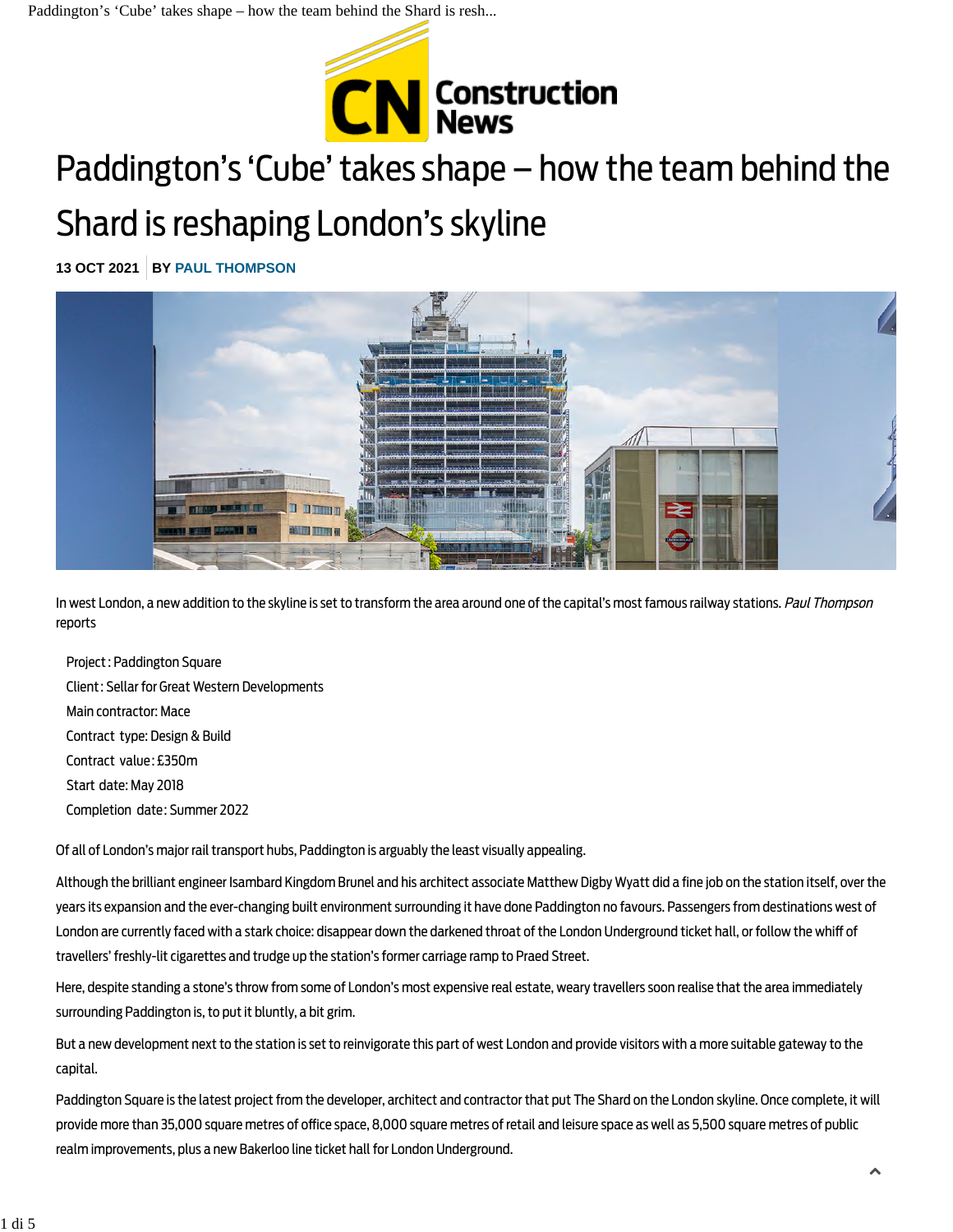"It will be a tremendous addition to Paddington," says Paul Flexney-Briscoe, construction director at project developer Sellar, adding: "The public realm space alone will provide a much more attractive entrance to the city for passengers. For those that have travelled into London on the express train from Heathrow Airport, this is their first glimpse of the capital."

#### Sleek design

Designed by famed architect Renzo Piano through his firm Renzo Piano Building Workshop, the 18-storey building features a steel frame structure with sleek glazed cladding at all levels. The design, alongside its truncated height (see box, below), has seen it nicknamed 'The Cube'.

But its sophisticated final design hides much more prosaic roots – the permanent closure of a section of London Street that ran across the southern boundary of the site. Without this seemingly innocuous move the team would have struggled to deliver the scheme.



Paddington Square will provide more than 35,000 square metres of office space and 8,000 square metres of retail and leisure units

"Without being granted permission to close that section of road, divert all the services that ran along it and open a completely new road around the site, it would be very difficult to build as designed. Getting the new road in is key to the delivery of the project," Flexney-Briscoe says.

The new road – Tanner Lane – has been named in honour of Sir Henry Tanner, the architect who designed the former Royal Mail sorting office that occupied the site before specialist contractor Erith took the demolition and enabling works contract in May 2018 and got on with fulfilling it.

### Paddington Cube: be square to be there

Getting the Paddington Square project even onto site has been a long haul for the Sellar team.

Initially the plan had been to erect a 72-storey mixed use tower with residential, retail, office and leisure space looming over the station and offering views across the city and beyond, in much the same way as that other Sellar/Renzo Piano collaboration 'The Shard' does a few miles across town.

But objections from locals and campaign groups saw that vision poleaxed with the shorter, revised Paddington Cube scheme clearing the planning process.  $\blacktriangle$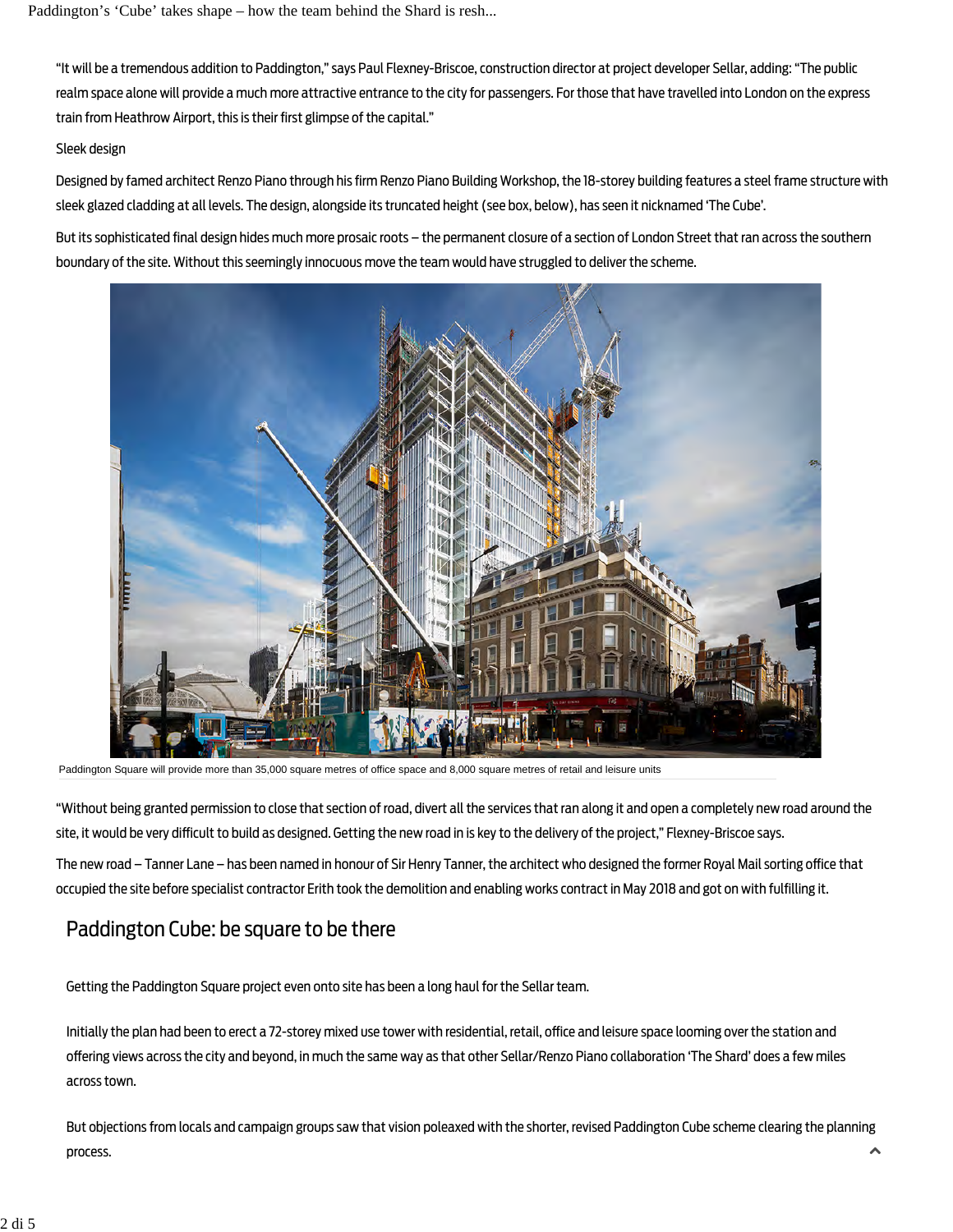By February the following year Erith had been named as principal contractor for the substructure and concrete core works on the project, working alongside piling contractor Expanded and concrete specialist firm Morrisroe.

"From a programme point of view, it made sense for Erith to continue on the project and, alongside Morrisroe and Expanded, deliver the substructure work," Flexney-Briscoe says.

Piling and reinforced concrete basement work began in August 2020. The team had to work carefully around mail tunnels – a legacy of the site's sorting office history – as well as those of London Underground's Bakerloo Line and its passenger interchange and ticketing structures, to deliver the four-level basement box.

Steel is the material of choice for the bulk of the structural frame. This launches from the 350mm-thick reinforced concrete transfer slab at Praed Street level and was chosen so that the final structure could provide the sleek, column-free design that the architect craved. There was never a debate about any other frame material explains John Kennedy, project director at Mace, the firm brought in as main contractor under a £350m design and build contract.



Renzo Piano's design features sleek glazed cladding at all 18 levels

He says: "It was the only material capable of providing the 'transparent' design that Renzo Piano Building Workshop and Sellar wanted. Using steel enables the bigger spans with fewer columns and a less congested floorplate that the designers were looking for."

Perimeter columns are hollow, circular-section steel tubes at 9-metre centres, a grid that is repeated at all levels of the structure, although the steel frame of the building does step out 4 metres beyond its ground floor footprint at third floor slab level. This shape continues to the 16th floor slab where the frame steps back in for the restaurant and bars at its upper two levels. The perimeter columns rake at around 25-degrees from vertical between the third and the sixth-floor slabs to support the 4-metre offset, returning to vertical orientation above.

### Perfect finish

Cellular steel beams span across the 9-metre grid with the largest span being 18 metres. Services will pass through the web of these beams, which will support the 150mm thick composite steel/concrete slabs. Floor slab to ceiling soffit height will be 2,920mm. Much of the 5,500 tonnes of steel is to be left exposed. The team, led by steelwork subcontractor William Hare, has a robust regime in place to check the integrity of the intumescent paint.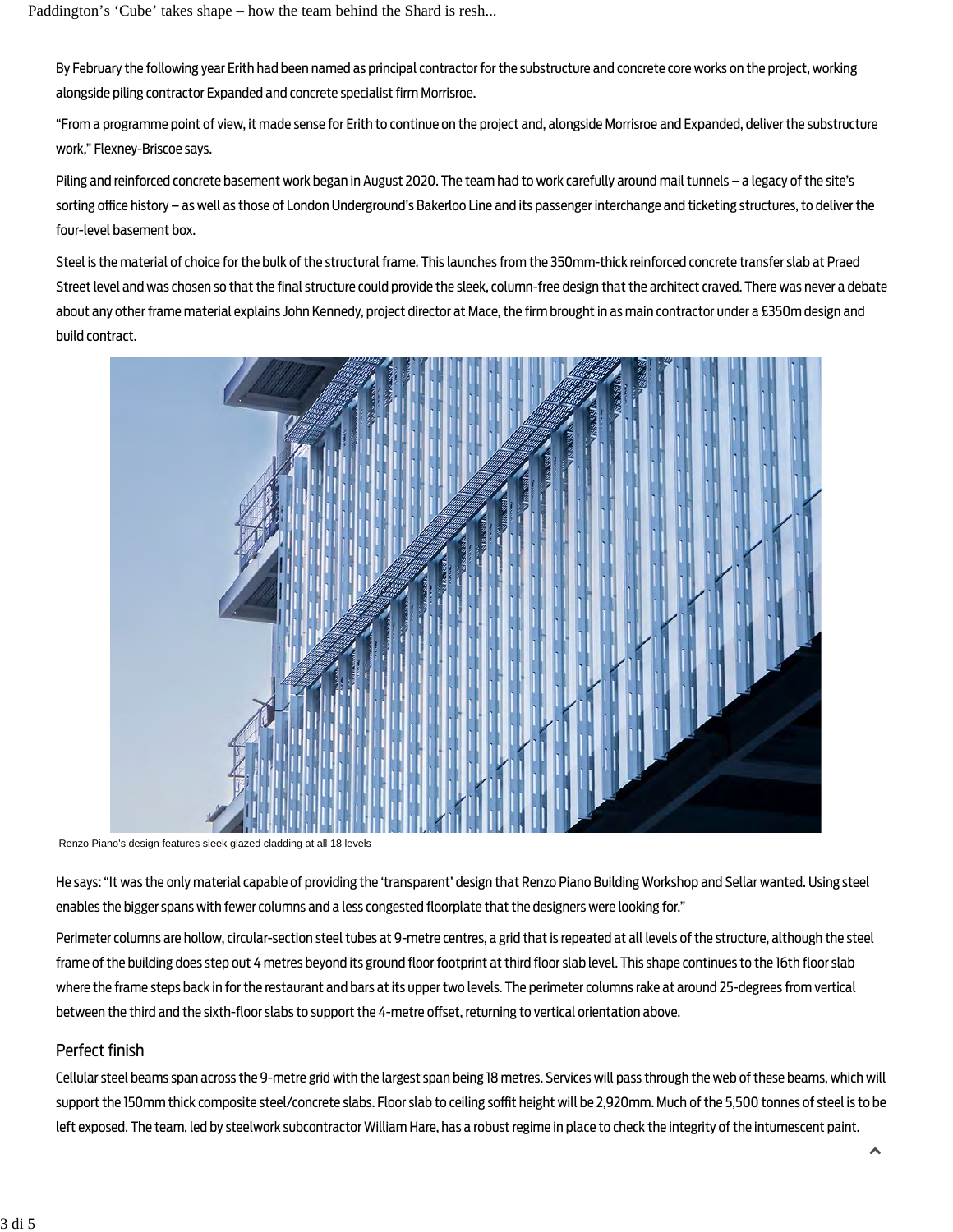"With the steel being left exposed it is vitally important – both from a fire safety and aesthetic point of view – that the intumescent paint finish is perfect. It is pre-applied and then we inspect it once the steel has been fixed. Thankfully, we are more than happy with the quality of the finish [so far]," Kennedy says.



Steel was the only material considered for the bulk of the structural frame

The Cube is being built to hit the BREEAM 'Excellent' standard, with rainwater harvesting featuring in the scheme, a large photovoltaic array on the roof and smart technology installed throughout to help reduce energy consumption once the building has been completed.

Fundamental to the building's design is its glass cladding, which is being installed by Italian firm Focchi. It is this cladding that gives the building its sleek look and will allow light to pour into even its darkest recesses. To overcome potential overheating from solar gain, the Focchi team is installing a double glass-skin unitised curtain wall system with integrated venetian blinds sitting between the two skins across the bulk of the structure with a stick system facade at ground floor to level 3 and levels 15 to 17.

"This is a very design-led project and the glazed cladding is an extremely important part of the vision that Renzo Piano has," Flexney-Briscoe says.

There is still some way to go before construction work at the Paddington Cube is complete but despite all of the potential setbacks faced by the team – the COVID-19 pandemic, material shortages and ratcheting prices – the project is still on course for handover in Summer 2022.

Then, at last, travellers coming into Paddington will finally have a gateway to the capital that befits Brunel's brilliance.